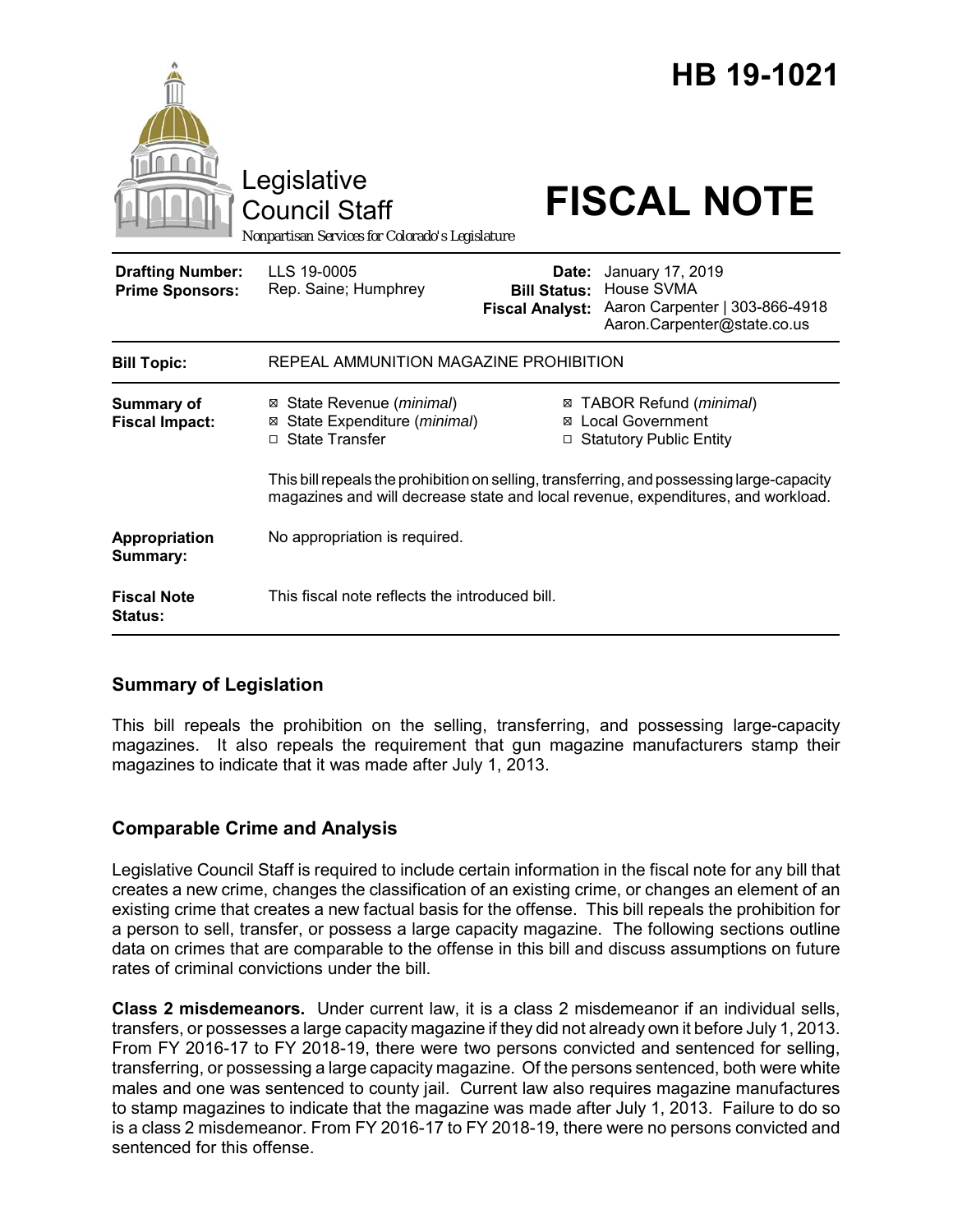January 17, 2019

**Class 1 misdemeanor.** Under current law, a person commits a class 1 misdemeanor if he or she commits a second or subsequent offense of selling, transferring, or possessing a large capacity magazine. From FY 2016-17 to FY 2018-19, there were no persons convicted and sentenced for this offense.

**Class 6 felony.** Under current law, a person commits a class 6 felony if the individual possesses a large-capacity magazine while committing any felony or crime of violence. From FY 2016-17 to FY 2018-19, there was 1 sentence for possessing a large-capacity magazine while committing a felony or crime of violence. The person sentenced was an African American male who was sentenced to the Department of Corrections (DOC).

**Assumptions**. Based on the comparable crime data listed above, this analysis assumes that there will be up to 20 fewer case fillings per year for the offenses under the bill, and that there will be a decrease in convictions for one class 6 felony, and two class 2 misdemeanors every five years. It is assumed that the reduction in the class 6 felony conviction will not affect the operating or capital costs in the DOC over the next five years given that the offense involves committing another felony or a crime of violence, and it is unknown if the other crime would carry a DOC sentence. On average, a class 6 felony DOC sentence results in 9 months of incarceration and 9.5 months on parole.

Visit leg.colorado.gov/fiscalnotes for more information about criminal justice costs in fiscal notes.

#### **State Revenue**

Beginning in the current FY 2018-19, this bill is anticipated to reduce state revenue by a minimal amount.

**Criminal fines and court fees.** By eliminating a misdemeanor and felony offense, the bill will decrease state revenue from criminal fines and court fees by a minimal amount beginning in FY 2019-20, credited to the Fines Collection Cash Fund, various other cash funds in the Judicial Department, and the General Fund. The fine penalty is \$250 to \$1,000 for a class 2 misdemeanor offense, \$500 to \$5,000 for a class 1 misdemeanor, and \$1,000 to \$100,000 for a class 6 felony. Additionally, court fees may be imposed on a case-by-case basis for a variety of court-related costs, such as probation supervision, drug surcharges, or late fees. Because the courts have the discretion of incarceration, imposing a fine, or both, a precise state revenue impact cannot be determined. Criminal fine and court fee revenue is subject to TABOR.

**Probation.** Individuals sentenced to probation pay a supervision fee of \$50 a month. To the extent less individuals are sentenced to probation, revenue from a supervision fee, will also decrease.

#### **State Expenditures**

Beginning in the current FY 2018-19, this bill decreases workload and state expenditures in the Judicial Department and agencies that provide representation to indigent persons, including the Office of the State Public Defender and the Office of the Alternate Defense Counsel. It may also decrease state General Fund expenditures in the Department of Corrections, as discussed below.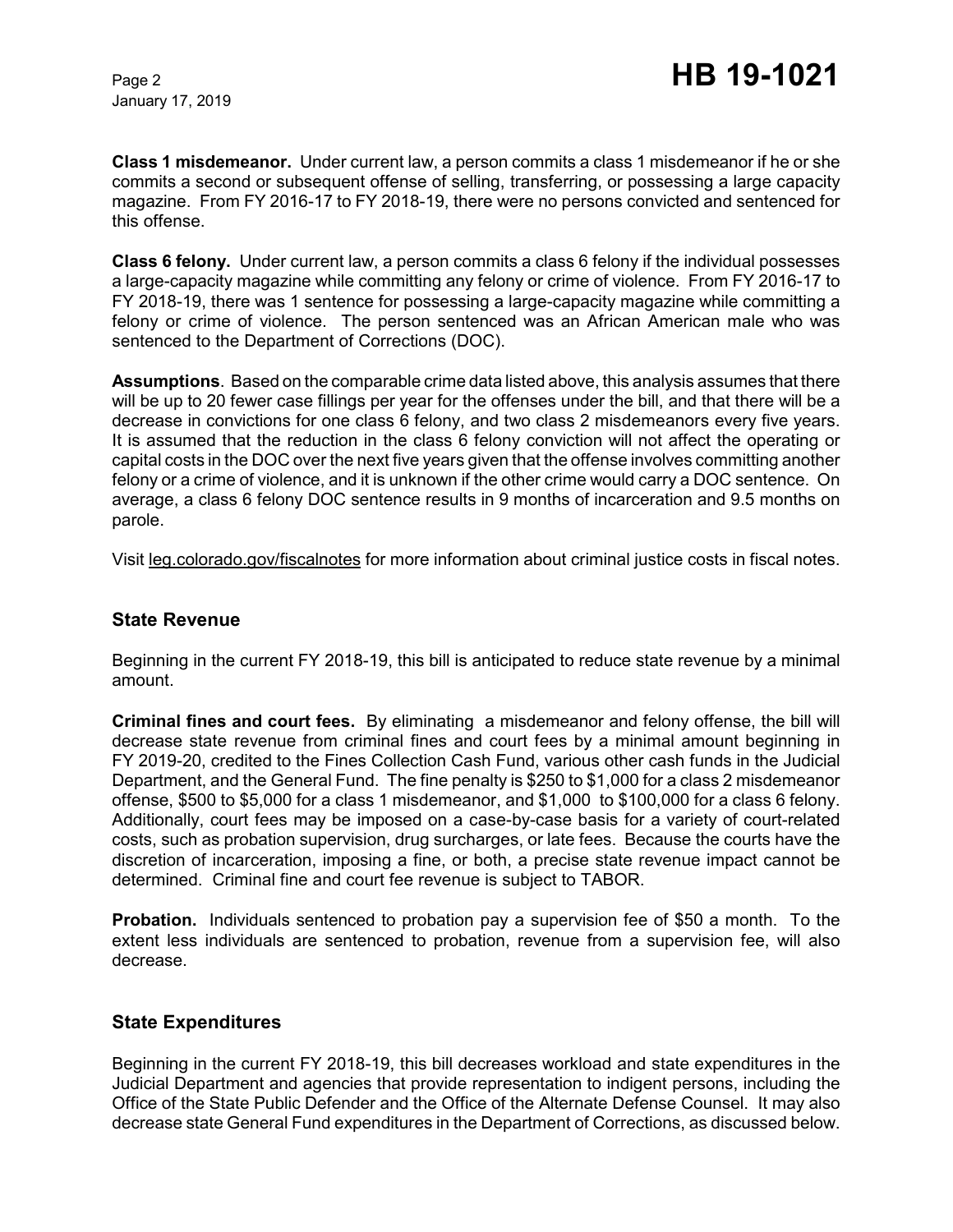**Judicial Department.** The bill is anticipated to minimally decrease the number of new case filings, which will decrease workload in the trial courts. Based on the low number of cases currently heard in the courts, the decrease in court workload is expected to be minimal and does not require a change to existing appropriations.

**Agencies providing representation to indigent persons.** Workload and costs for the Office of the State Public Defender and the Office of the Alternate Defense Counsel will decrease under the bill. To the extent this occurs, this analysis assumes that any change in appropriations will be addressed through the annual budget process.

**Department of Corrections.** Based on the assumptions laid out above, the bill may decrease the number of persons sentenced to prison, and therefore costs will decrease. Because the current class 6 felony offense occurs when an individual commits another crime, it is unknown how the elimination of this crime will affect sentencing for the co-occurring crime. Any reduction in costs for incarceration and parole resulting from this bill is anticipated to be minimal and does not require a change in appropriations.

**TABOR refunds.** The bill is expected to minimally decrease state General Fund obligations for TABOR refunds in FY 2019-20. Under current law and the December 2018 forecast, the bill will correspondingly reduce the amount refunded to taxpayers via sales tax refunds on income tax returns for tax year 2020. The state is not expected to collect a TABOR surplus in FY 2020-21.

### **Local Government**

Overall, this bill is expected to decrease local government revenue, workload, and costs as described below. The exact impact to a particular local government will vary depending on the number of offenses committed within its jurisdiction.

**District attorneys and law enforcement.** The bill will reduce workload and costs for district attorneys and other local law enforcement agencies to not prosecute or investigate individuals and manufactures who violate the large-capacity magazine ban.

**Denver County Court.** The bill may decrease revenue, expenditures, and workload for the Denver County Court, managed and funded by the City and County of Denver. The court will no longer try misdemeanor cases under the bill for selling, transferring, or possessing a large capacity magazine. Probation services in the Denver County Courts may also experience a minimal decrease in workload and revenue to the extent that less individuals are sentenced to probation within Denver County.

**County jails.** The bill will decrease county jail costs. However, based on the comparable crime data listed above, the expected reduction is assumed to be minimal. Under current law, a court may sentence an offender to jail for a class 2 misdemeanor for a period of between 3 and 12 months and 6 to 18 months for a class 1 misdemeanor. However, because the courts have the discretion of incarceration or imposing a fine, the precise county impact cannot be determined. Under current law, the state reimburses county jails for housing state inmates. Based on a 2018 Joint Budget Committee Staff county jail survey, the average cost to house an offender in a county jail is \$98.83 per day, but varies significantly from \$43.65 to \$350.21 per day depending on the county. For the current fiscal year, the state reimburses county jails at a daily rate of \$54.93.